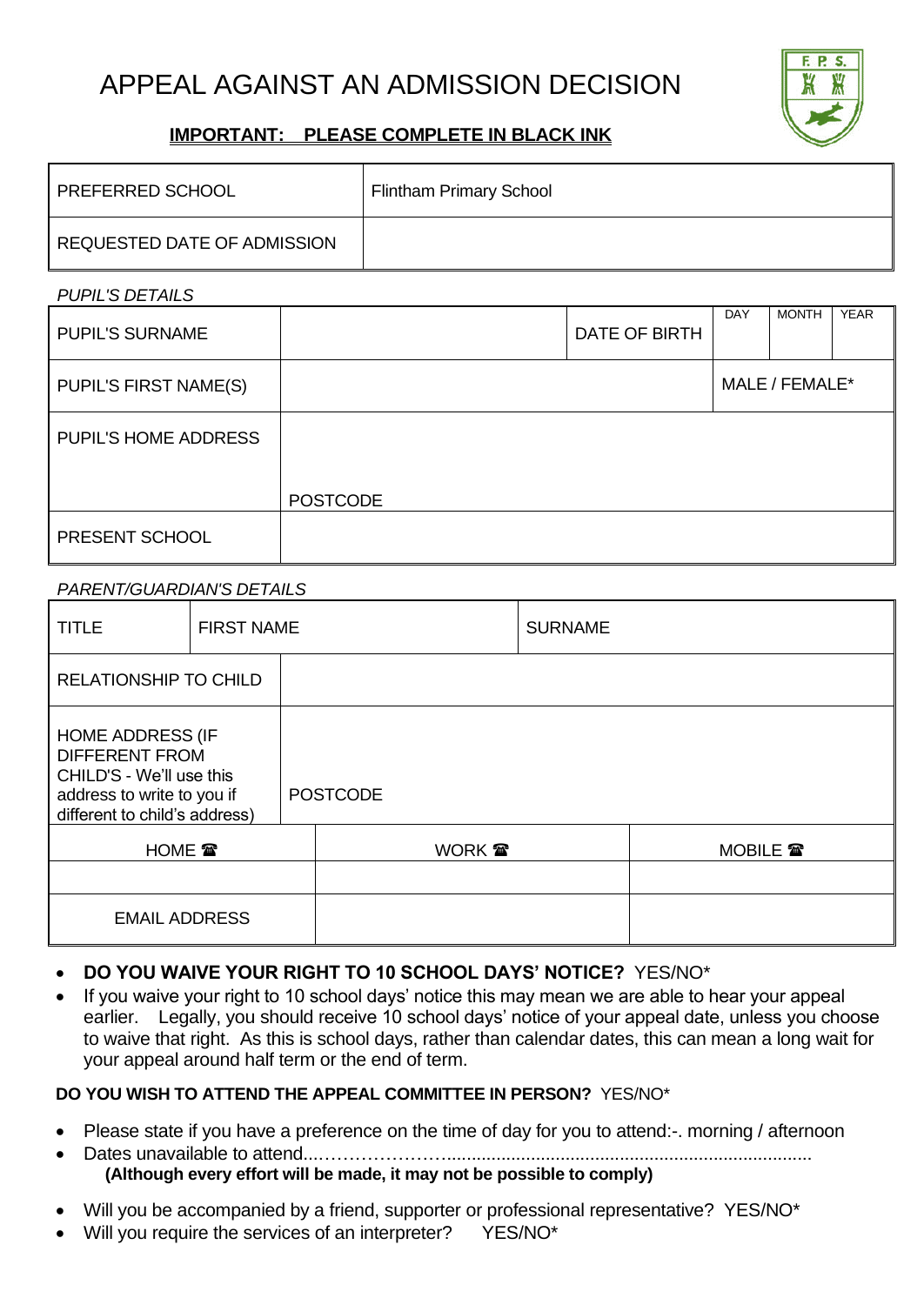| • If yes, please tell us which language you require? |  |
|------------------------------------------------------|--|
|                                                      |  |

(\**Delete as appropriate*)